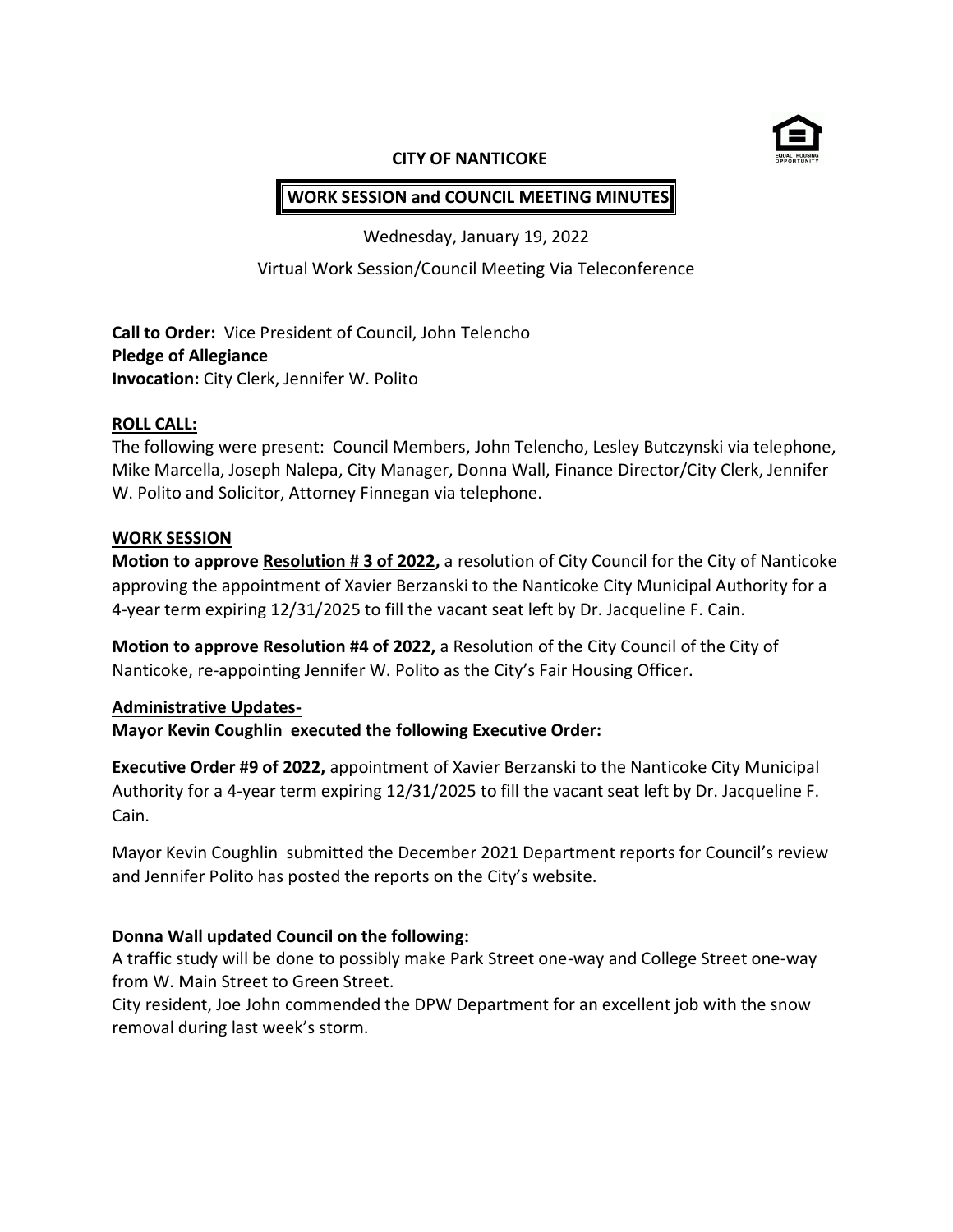**A Motion** was made by Councilmember Nalepa seconded by Councilmember Marcella to adjourn the work session. Motion carried unanimously.

**REGULAR MEETING** Comments from the Public agenda items only. No comments from the public.

## **Old Business**

None

## **New Business**

**A Motion** to approve the January 3, 2022 minutes was made by Councilmember Marcella seconded by Councilmember Nalepa. Motion carried unanimously.

**A Motion** to approve the payment of the bills in the amount of \$317,970.98, (Payroll(s) \$126,092.58 and Payables \$191,878.40) was made by Councilmember seconded by Nalepa Councilmember Butczynski.

Motion carried unanimously.

**A Motion to approve Resolution # 3 of 2022,** a resolution of City Council for the City of Nanticoke approving the appointment of Xavier Berzanski to the Nanticoke City Municipal Authority for a 4-year term expiring 12/31/2025 to fill the vacant seat left by Dr. Jacqueline F. Cain was made by Councilmember Marcella seconded by Councilmember Nalepa. Motion carried unanimously.

**A Motion to approve Resolution #4 of 2022,** a Resolution of the City Council of the City of Nanticoke, re-appointing Jennifer W. Polito as the City's Fair Housing Officer was made by Councilmember Nalepa seconded by Councilmember Marcella. Motion carried unanimously.

## **COMMENTS FROM THE PUBLIC –**

**Mrs. Ann Marie Coughlin** expressed her concerns on going forward with the second phase of the Hometown Heroes Banner Program since the Bucket Truck purchase was not approved. Mrs. Coughlin stated we promised over 50 people that they would have banners this Spring and she is not calling all these people, she stated Council will have to call them and tell them the program will not be extended. Vice President Telencho said he spoke to Plymouth and they will lend us their bucket truck and Mrs. Coughlin said the Mayor spoke to Plymouth too and they did not know we needed the truck for weeks, so we cannot borrow it. Vice President Telencho instructed Mrs. Coughlin and City Manager, Donna Wall to order the banners and hopefully we will have a bucket truck by then or the city will have to rent one. Councilmember, Joseph Nalepa asked how many more flags need to be ordered and Mrs. Coughlin responded approximately 50. Councilmember, Joseph Nalepa asked how many did we put up so far and Donna Wall responded over 175. Mrs. Coughlin stated she does not understand why the city will not purchase a bucket truck when the city has the money versus wasting money renting